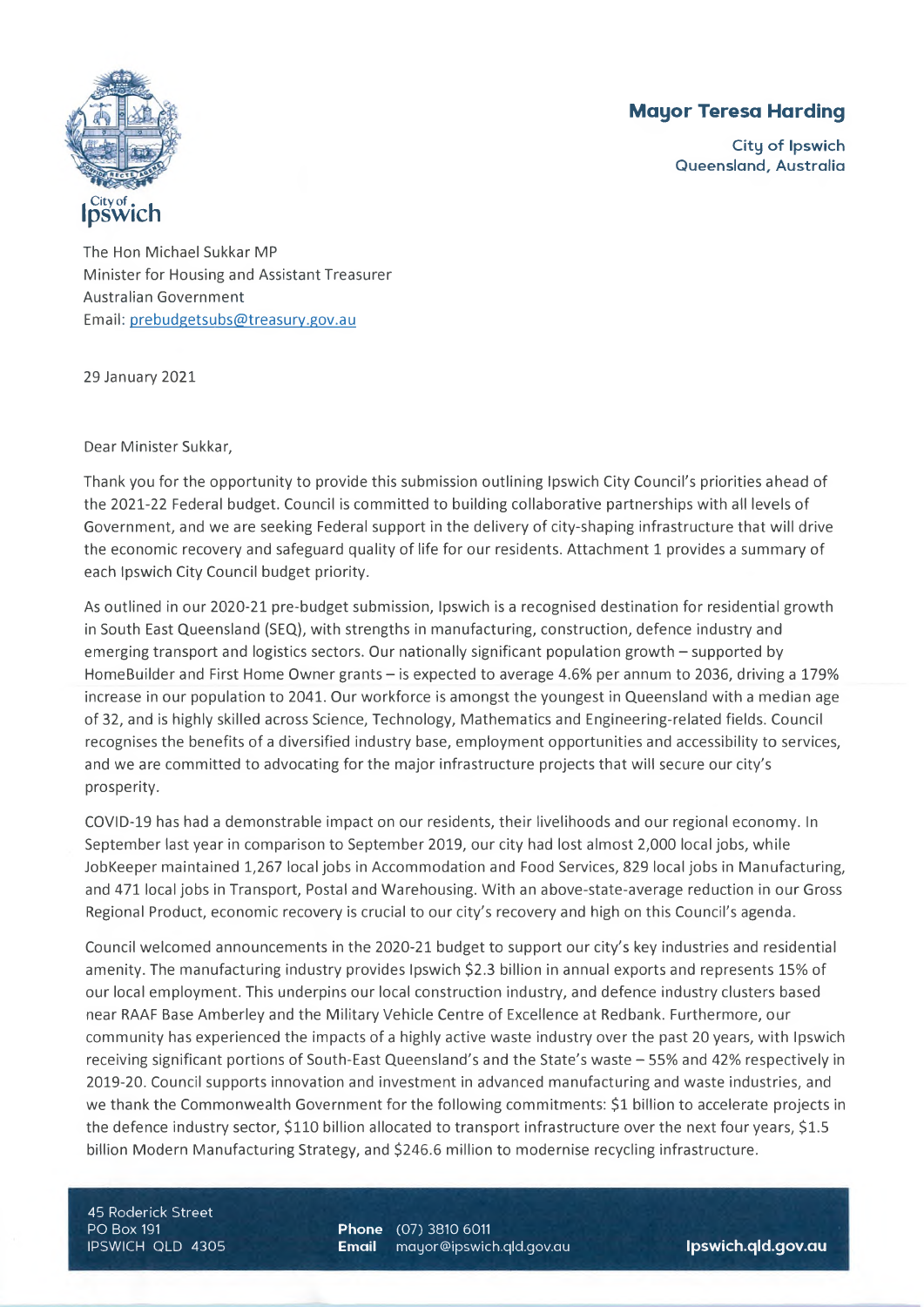2021 is an exciting year of opportunity for Council, and our focus is collaborating in the present to plan for the future. The Council's recently adopted Waste and Circular Economy Directive will enter its implementation phase, signalling to all stakeholders that Council is committed to mapping <sup>a</sup> transition to <sup>a</sup> circular economy in <sup>a</sup> way that stimulates our local economy and improves our residents' amenity. Council's successful proposal to the Queensland Government to create <sup>a</sup> joint-taskforce for waste issues is <sup>a</sup> promising first step to policy reform that unlocks <sup>a</sup> more sustainable future. In addition to policy, Council considers infrastructure planning critical to the future of our city. In 2020, Council submitted business cases for two transformational transport infrastructure projects - Ipswich Central to Springfield Central Public Transport Corridor and Ipswich Central Second River Crossing - to Infrastructure Australia (IA) for consideration and inclusion on the Infrastructure Priority List (IPL). We eagerly await the release of the 2021 IPL, and their inclusion would be the momentum and recognition these projects need to expedite <sup>a</sup> coordinated infrastructure delivery approach across all levels of government.

Managing investment across the three levels of Government poses <sup>a</sup> significant challenge to Council in ensuring the delivery of major infrastructure in Ipswich. An independent study conducted in 2020 by the Suburban Alliance found that the Queensland Government has spent just \$17,700 per-capita over the past eight years within the Ipswich SA4 region. Comparatively, the state invested \$33,600 per-capita on capital expenditure in inner-city Brisbane, almost twice the capital investment made in our city. Council modelling indicates that an additional \$16.3 billion in State Government funding alone will be required to meet the capital expenditure requirements of our growing population to 2041.

In recognition of this inaction to date, Council invested and solely funded business cases for both projects submitted to IA. As <sup>a</sup> result of our advocacy efforts in the lead up to the Queensland State Government election last October, Council secured <sup>a</sup> \$1 million commitment towards the Options Analysis for the Ipswich Central to Springfield Central Public Transport Corridor. The missing piece to support the progression of this critical transport project toward shovel-ready status is now Federal support of \$1.5 million towards the Options Analysis.

The 2021-22 budget provides an opportunity for the Australian Government to lead investment in major infrastructure, ensure connectivity in nationally significant growth and freight corridors, and catalyse economic development in Ipswich. Council is committed to an evidence-based approach to project development, and we are pleased to provide <sup>a</sup> summary (attached) of nine city-shaping projects that are eligible for Federal support:

# *Ipswich Central to Springfield Central Public Transport Corridor*

A mass transit solution in this 25km corridor will service 70% of Ipswich's expected population growth. Council is requesting \$1.5m in federal contribution to progress the next phase of business case. The Strategic Assessment for this project was submitted to IA for consideration on the IPL.

### *Ipswich Central Second River Crossing*

To address congestion, flooding impacts and cater for population growth, <sup>a</sup> second river crossing is needed in the Ipswich CBD. Council requests \$2.5m of federal assistance to progress the next phase of business case. This project was also submitted to IA for IPL consideration.

### *Ebenezer/ Willowbank Industrial Park*

The provision of activating trunk infrastructure in this industrial park will enable an industrial and employment precinct supporting the productivity of Inland Rail and the proposed Ebenezer Intermodal Terminal. Council requests \$50m federal contribution to unlock industry and employment.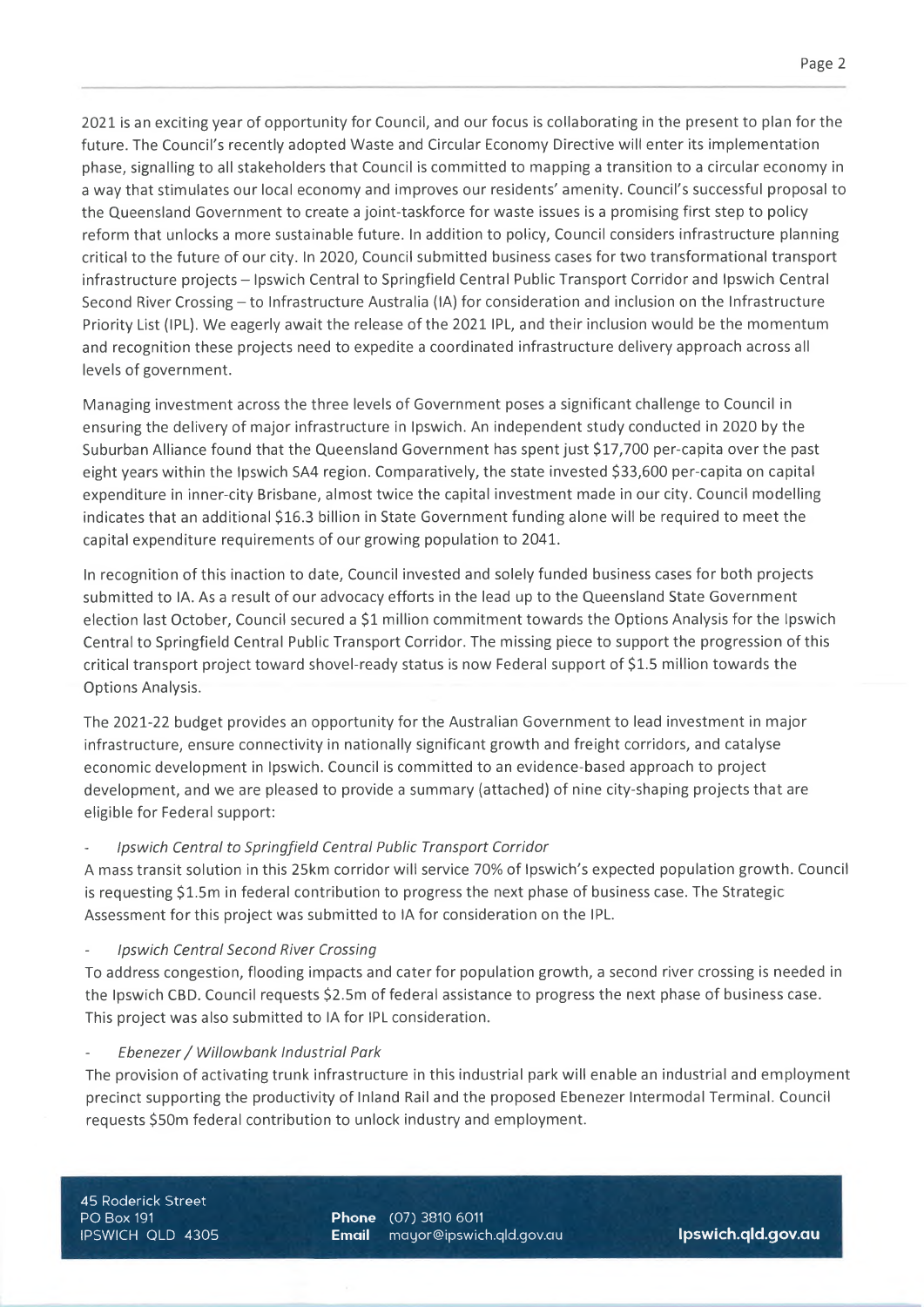*Cunningham Highway upgrades (Yamanto to Ebenezer Creek)*

This national freight route is constrained by poor road conditions and is impacting access to RAAF Base Amberley. This route will directly service the proposed Ebenezer Intermodal Terminal and industrial estate. Council requests federal assistance to engage with the State to ensure previously allocated federal funds are used to upgrade this critical national freight route.

# *North Ipswich Sport and Entertainment Precinct*

A national-standard sporting and entertainment precinct will revolutionise sporting and event accessibility in Ipswich and assist in elevating local teams to national NRL and A-League competitions. Council requests \$2.5m in federal assistance to progress <sup>a</sup> Detailed Business Case.

### *Ripley Valley Priority Development Area Catalyst Infrastructure*

Funding to provide essential trunk infrastructure and prevent congestion and road safety impacts is required to meet population growth in greenfield areas. Council is requesting \$92m in federal assistance to deliver trunk infrastructure in this rapidly growing residential expansion area.

### *Hiversity* of Southern Queensland - Tartan Track (Shovel Ready)

The residents of Ipswich and students of USQ have no access to world-class sporting facilities. An upgrade of facilities at USQ will assist in community health outcomes and Council and USQ are requesting \$2m in federal funding support.

### *SEQ City Deal*

A coordinated approach to regional infrastructure staging and investment is in the interest of all of SEQ. Council is requesting the federal government allocate resources to prioritise and commit to this tri-partite agreement.

# *Circular Economy Centre ofExcellence - Business Case*

Council is committed to mapping <sup>a</sup> transition to <sup>a</sup> circular economy to address local impacts associated with waste, resource recovery and ensure local employment and amenity outcomes. Council requests \$2m in federal support to undertake <sup>a</sup> business case to assist in identifying solutions that leverage opportunities and synergies.

<sup>I</sup> look forward to working with the Commonwealth Government in 2021, and <sup>I</sup> appreciate your consideration of Ipswich's priorities in the development of the 2021-22 budget. Should you require further information, please contact Mr Dan Heenan, Coordinator, Major Projects and Advocacy via email dan.heenan@ipswich.qld.gov.au or on 0427 445 261.

Yours sincerely,

Tevesa Hard

Mayor Teresa Harding

45 Roderick Street

**Phone** (07) 3810 6011 IPSWICH QLD 4305 **Email** [mayor@ipswich.qld.gov.au](mailto:mayor@ipswich.qld.gov.au) **lpswich.qld.gov.au**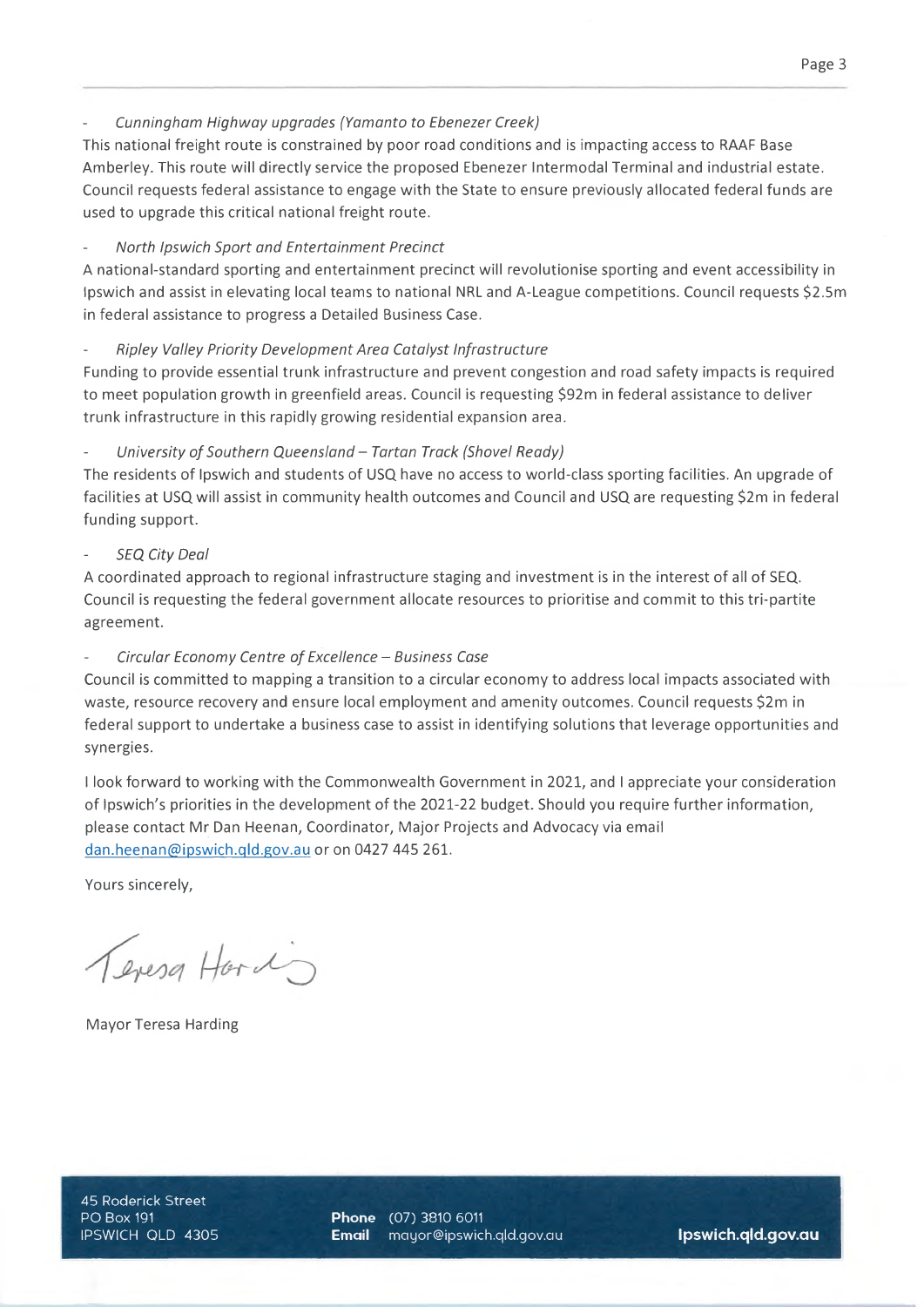# ATTACHMENT ONE – Summary of Ipswich's priority projects

#### **1. Ipswich Central to Springfield Central (I2S) Public Transport Corridor**

**Sector:** Transport Infrastructure **Time Frame:** 0-5 years **Proponents:** State and Federal Governments

**Project Status:** Strategic Assessment completed and submitted to Infrastructure Australia **Budget request:** \$1.5m federal commitment to support business case progression

*Investing in a plan for a 25km public transport corridor that will connect Queensland's fastest growing communities between Ipswich and Springfield, and support SEQ in securing connectivity, liveability and prosperity.* 

The proposed 25km I2S Corridor will connect Ipswich Central with Springfield Central via the Ripley Town Centre and Redbank Plains. Importantly, I2S also delivers a strategic link for Queensland's fastest growing residential communities to Brisbane. It will provide current and future residents with greater access to economic opportunities and services and will also further strengthen the SEQ transport network. I2S leverages today's investment and future benefits of Cross River Rail.

In mid-2020 the I2S Stage 1: Strategic Assessment (led and funded by Ipswich City Council) was completed. The Strategic Assessment outlines a compelling need to shift away from private vehicle use and identified a mass transit options as a solution to support current and projected growth.

Through the Strategic Assessment, prepared by PriceWaterhouseCoopers in line with the Infrastructure Australia framework has identified the cost of the problem, and that if we do nothing:

- The road network will fail by 2031
- Average travel times will increase by up to 81%
- Excessive congestion will cost the economy in excess of \$1 billion in productivity per annum by 2036.

The I2S will deliver real outcomes to residents:

- New business and employment opportunities at hubs along route
- Well connected, affordable and diverse housing supply
- Access to sporting, cultural and recreational opportunities across Ipswich, Ripley and Springfield.

The Stage 2: Options Analysis as the next phase of project planning will provide cost estimates and preliminary designs for a number of identified development options to deliver a mass transit solution. In order to complete this assessment, \$2.5m in funding is required.

Council submitted the Strategic Assessment to Infrastructure Australia for consideration as a project on its Infrastructure Priority List. This is due for publication in February 2021 and Council is confident of the I2S Corridor's inclusion.

Council also secured a \$1m commitment towards the Options Analysis for this project from the Palaszczuk government in 2020. Council invested in the business case for this project and as such the total contribution sought from the Federal Government is \$1.5m to keep this project moving towards being investment-ready.

#### **2. Ipswich Central Second River Crossing**

**Sector:** Transport Infrastructure **Time Frame:** 0-5 years **Proponents:** Council **Project Status:** Preliminary Business Case completed and submitted to Infrastructure Australia **Budget request:** \$2.5m federal contribution towards Detailed Business Case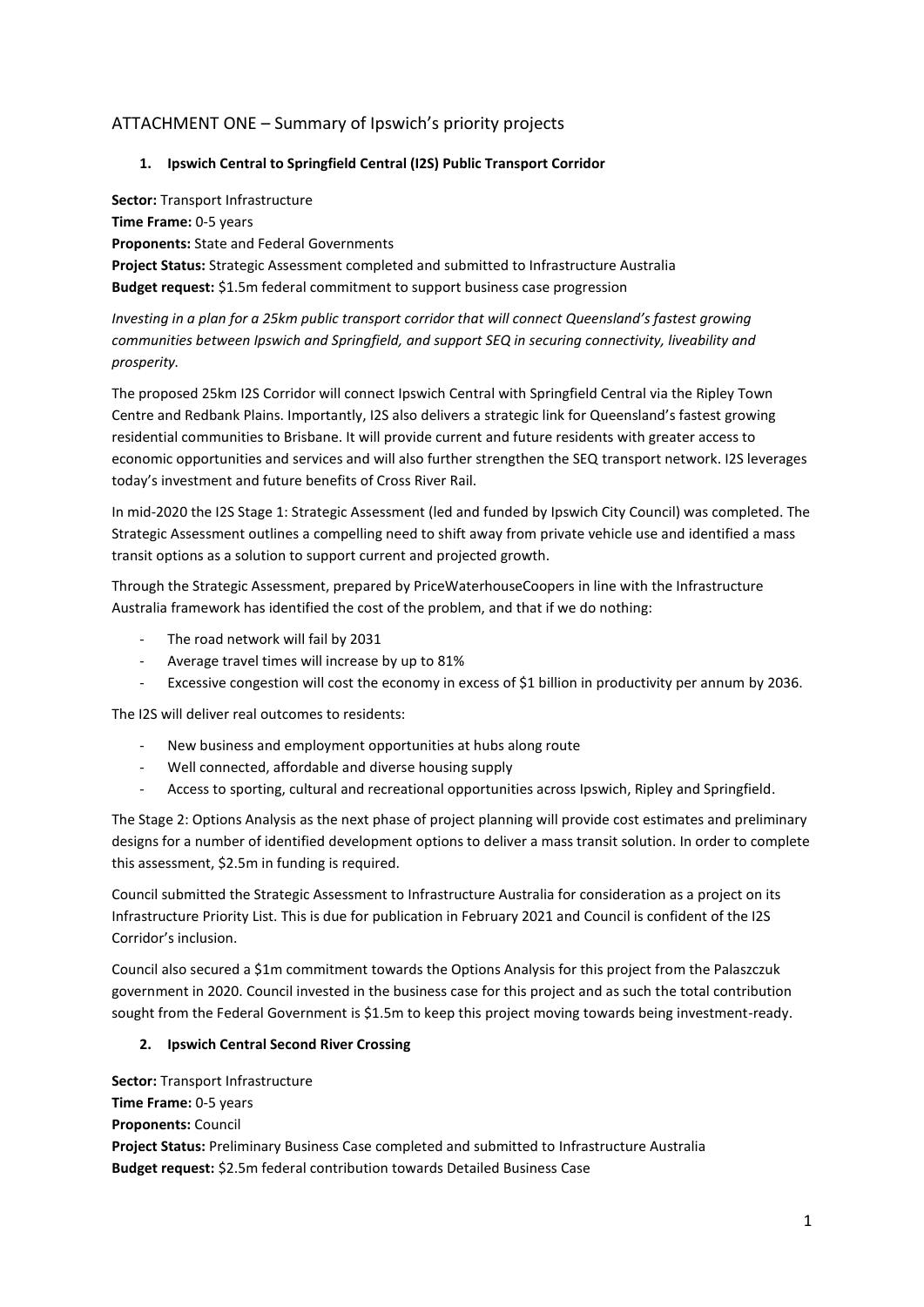*Investing in a plan to flood- and future-proof the connectivity of inner-city Ipswich through a second river crossing. The second river crossing will improve the flow of traffic through a strategic transport corridor, increase the economic capacity of Ipswich Central and ensure that essential transport infrastructure keeps pace with the Ipswich CBD redevelopment projects.* 

The David Trumpy Bridge is the only river crossing in Ipswich city and it reached the end of its 50-year design life in 2015. Every day, 40,000 vehicles use the David Trumpy Bridge which will increase to 53,000 by 2036. One third of these vehicles are through-traffic, with no other way to cross the river. These non-essential vehicles are causing congestion, delays and safety issues. These impacts will worsen with additional demand as the city grows.

A second river crossing will transform how workers, residents, visitors and commercial road users move around Ipswich and provide network capacity needed to support population growth. This will provide an alternative cross-river route capable of diverting the forecast additional 13,300 non-essential vehicles from Ipswich Central.

The Norman St Bridge is one of two proposed options identified by the Preliminary Business Case. This new allmodes river crossing in the vicinity of Norman St will relieve congestion, promote economic revitalisation and improve the resilience and lifespan of the state road network by providing an alternative option to the David Trumpy Bridge.

Council has funded and completed a Strategic Business Case and a Preliminary Business Case under the previous Building Queensland Business Case Development Framework. In August 2020, Council submitted Stage 1 and Stage 2 submissions to Infrastructure Australia under its assessment frameworks. The business cases provide a compelling case that if we do nothing:

- \$34m in productivity losses per year due to congestion and safety issues
- Network will fail in the event of incident and flooding
- Continued bottleneck and significant delays
- Cannot deliver efficient and reliable public transport across inner-city Ipswich.

Norman St Bridge will also unlock transformational opportunities for Ipswich residents and visitors:

- Unlock gridlock caused by over-capacity David Trumpy Bridge
- Prevent network failure with 1-in-100 flood immunity
- Create over \$34m in productivity gains for the broader Ipswich community
- Leverages \$246m Council investment in CBD redevelopment.

As part of this budget submission, Council is seeking \$2.5m in funding for the Detailed Business Case for this project, which will ensure that proper planning for implementing and integrating this vital transport infrastructure with the state network can proceed.

#### **3. Ebenezer Willowbank Industrial Park**

**Sector:** Trunk Infrastructure **Time Frame:** 0-5 years **Proponents:** State and Federal Governments **Project Status:** Shovel-ready **Budget request:** \$50m federal contribution to activate industrial land towards market-readiness

*Investing in activating infrastructure to a greenfield State-government owned future industrial park will remove barriers to private investment and unlock industry development and employment generation in the Ipswich*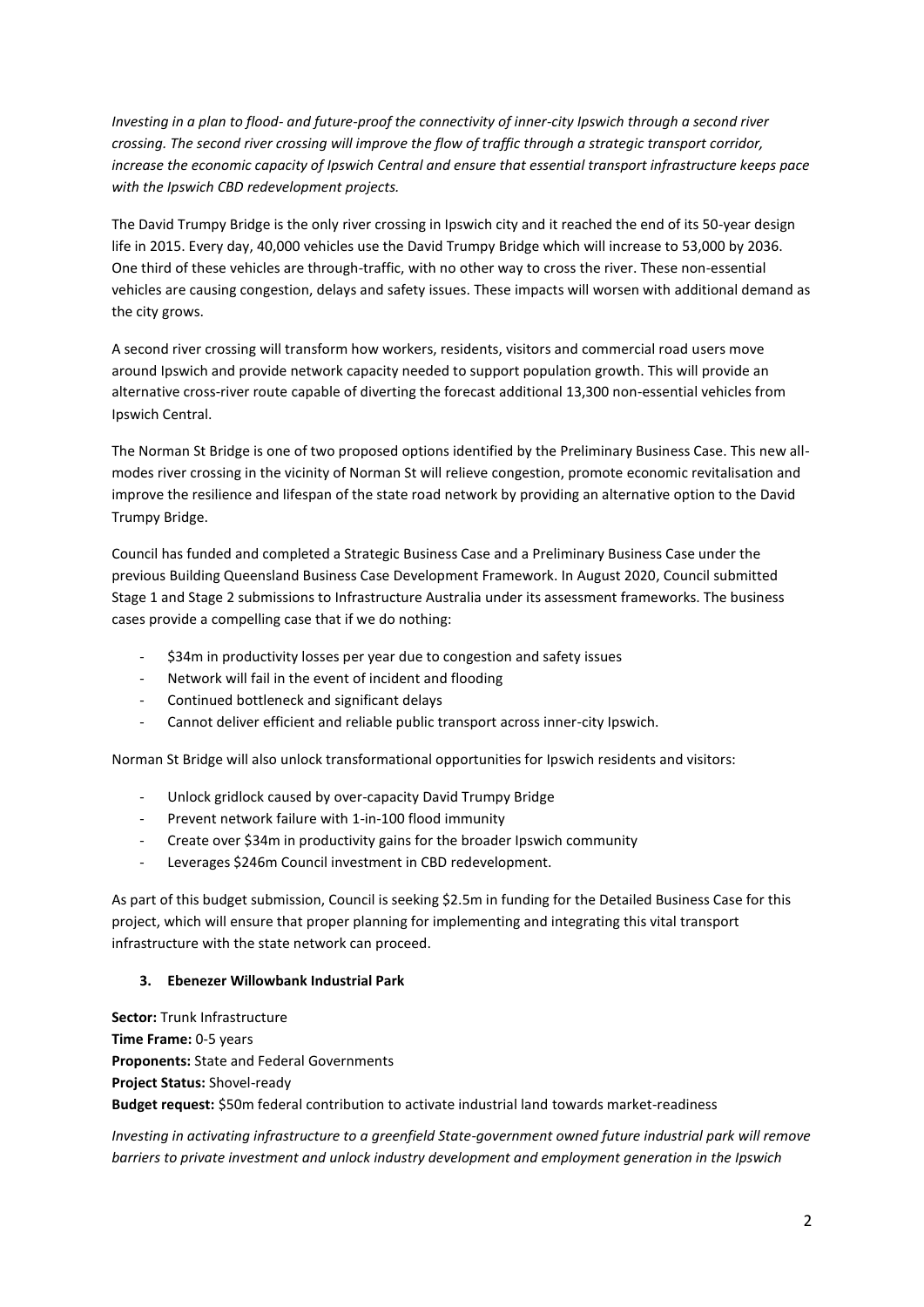# *region. It will support the uptake of industrial land surrounding the proposed Ebenezer Intermodal Terminal in support of Inland Rail.*

The Ebenezer Willowbank Industrial Park (Willowbank Stage 1) 548 hectares of greenfield industrial land strategically located along the major national freight route of Cunningham Highway and nearby Warrego Highway. It is also a proposed site for the Ebenezer Intermodal Terminal to support the productivity of Inland Rail, which transects the site.

The provision of activating infrastructure to the Ebenezer Willowbank Industrial Park (Willowbank Stage 1) is essential to enabling private investment in advanced manufacturing, resource recovery and warehousing and logistics industries. This industrial area would service large-lot medium to high impact industry, which there is a gap for in the market. The greenfield status of this area is seen as barrier to investment that will continue to prevent economic development and employment generation in the Ipswich region if unresolved.

The timely activation of this area by the State and Federal Governments will be integral to securing local benefit from the nearby alignment of Inland Rail in the event that the Ebenezer Intermodal Terminal is considered a preferred investment option as a result of the SEQ Intermodal Business Case. It is understood the Ebenezer Willowbank Industrial Park Detailed Business Case is under review by the Federal government.

According to Economic Development Queensland, capital investment in activating infrastructure could support 200-300 FTEs in the short term, with additional employment generated as the industrial park is occupied.

Council invested in a Social and Economic Benefits and Impacts Study examining the potential Ebenezer Intermodal Terminal. It determined that an Intermodal Terminal located within the Ebenezer Willowbank Industrial Park would:

- Drive uptake of industrial land in the area to 2041
- Support over 3,000 FTE jobs in 2041 in the industrial area surrounding the intermodal
- Attract industries such as freight forwarders, logistics, manufacturing and other innovative emerging industries
- Support the productivity of Inland Rail and drive local benefit from its operations

Council considers the provision of activing infrastructure to the Ebenezer Willowbank Industrial Park to unlock opportunity for the Ipswich region associated with industrial land development and Inland Rail operations. Council understands that the Queensland Government will contribute the balance of funds required to activation.

#### **4. Cunningham Highway upgrades (Yamanto to Ebenezer Creek)**

**Sector:** Transport Infrastructure **Time Frame:** 0-5 years **Proponents:** State and Federal Governments **Project Status:** Detailed Business Case requires re-prosecution **Budget request:** Federal action in ensuring previously allocated funds are used as intended

*Investing in critical upgrades to ensure freight efficiency, road safety, and improved access to RAAF Base Amberley. Negative safety impacts and congestion are expected to worsen alongside population growth, future expansion of RAAF Base Amberley, and the proposed Ebenezer Intermodal Terminal which will use this route as its primary access for road-based freight.* 

The Yamanto to Ebenezer Creek section of Cunningham Highway is a major national freight route that also services RAAF Base Amberley and 6,000 hectares of future industrial land in the Ebenezer Regional Industrial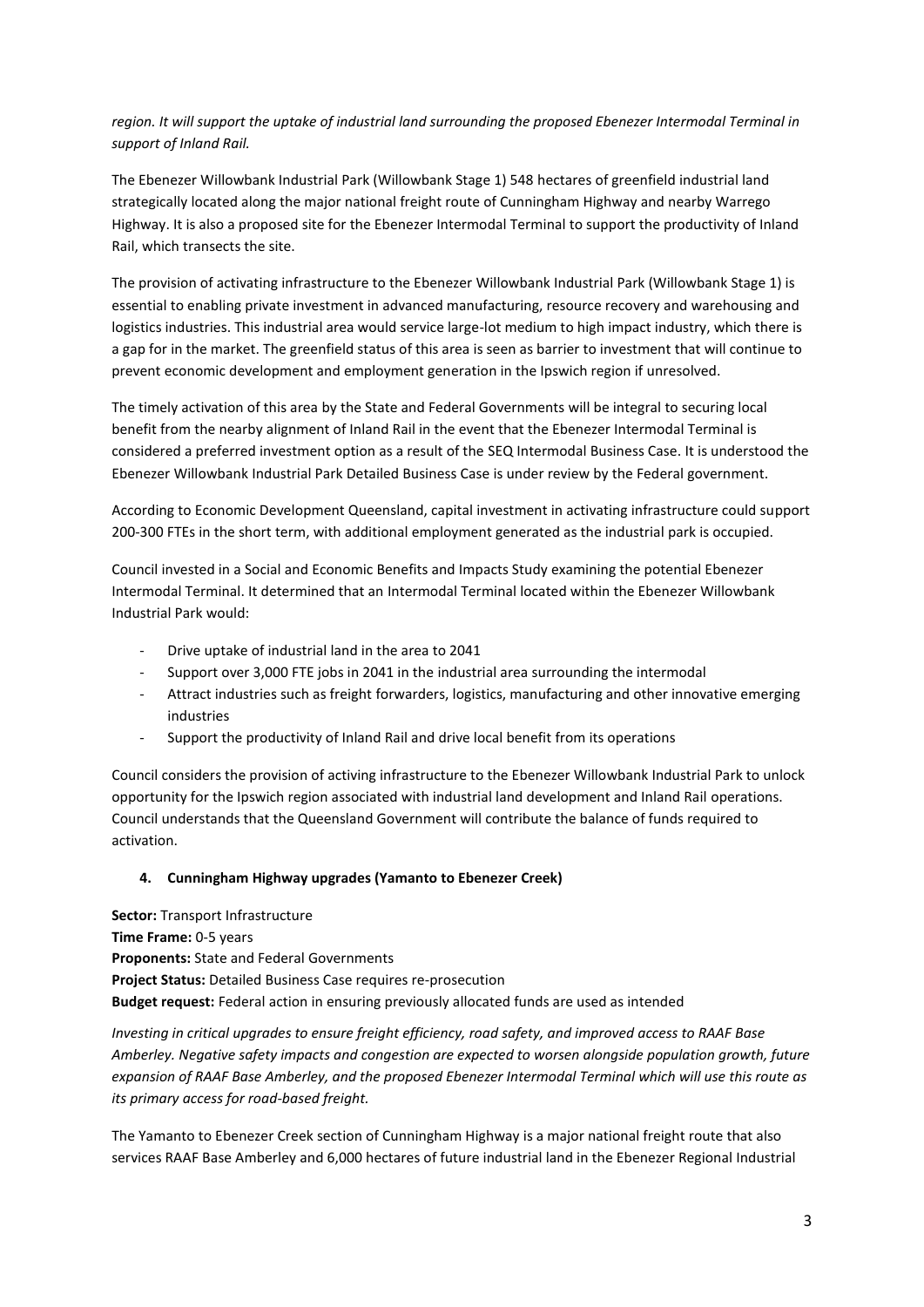Area, which also includes Ebenezer Willowbank Industrial Park. This is the site of the proposed Ebenezer Intermodal Terminal which will support the productivity of Inland Rail.

This 4.75km section of national highway is in poor condition and in need of critical upgrades. It is prone to accidents which causes \$45m lost in productivity to the local economy per annum, and constrains safe access to RAAF Base Amberley, Australia's largest military air base.

Upgrades to Cunningham Highway will bring benefits to Ipswich:

- Unlocks investment opportunities for private industry and generates local jobs
- Reduces congestion and improves road safety
- Caters for population growth
- Supports freight efficiencies on a major national freight route

Council is aware that the Australian Government has committed \$170 million (80/20) split funding towards an upgrade to the Yamanto to Ebenezer Creek section of Cunningham Highway. The State Government's only recent steps in relation to this project is to withdraw the business case that secured federal funding support. Council is seeking assistance from the Australian government to enter into urgent negotiations with the State to ensure the committed funding is used to deliver the required upgrades for the full extent of the Yamanto to Ebenezer Creek section of the Cunningham Highway as a matter of priority.

#### **5. North Ipswich Sport and Entertainment Precinct**

**Sector:** Social Infrastructure **Time Frame:** 0-5 years **Proponents:** Council **Project status:** Options Analysis completed **Budget request:** \$2.5m federal contribution towards Detailed Business Case progression

*Investing in a transformational revitalisation of North Ipswich Reserve into a national-standard sporting precinct capable of attracting and hosting national sporting competitions to Ipswich. Ipswich is Queensland's sporting heartland and is under consideration to secure NRL and A-League sporting licences.* 

Ipswich is forecast to grow to approximately 560,000 people by 2041 - it is critical for a community of this size to have access to appropriate social infrastructure and locally hosted sports and major events. Ipswich is Queensland's sporting heartland, with two local sporting clubs seeking entry into national sporting competitions of NRL and A-League. The provision of options for code-compliant infrastructure to enable Ipswich to host games, training and secure national sporting licences is a requirement over the medium term. A multi-purpose sport and entertainment precinct that meets national sporting code venue compliance will enable the attraction of national sporting events and major entertainment events to Ipswich, avoiding Ipswich residents being penalised by distance when accessing recreation and raising Ipswich's profile in business and tourism.

Benefits:

- Multi-purpose social infrastructure for local use and attraction of major events
- Driver of cross-river and CBD revitalisation
- Drives community pride and positive national recognition
- Local employment opportunities
- Opportunity to drive allied health services

Council received a grant from the Queensland Government under the Maturing the Infrastructure Pipeline Program to fund the Strategic Business Case for this project. Council solely funded the Options Analysis for this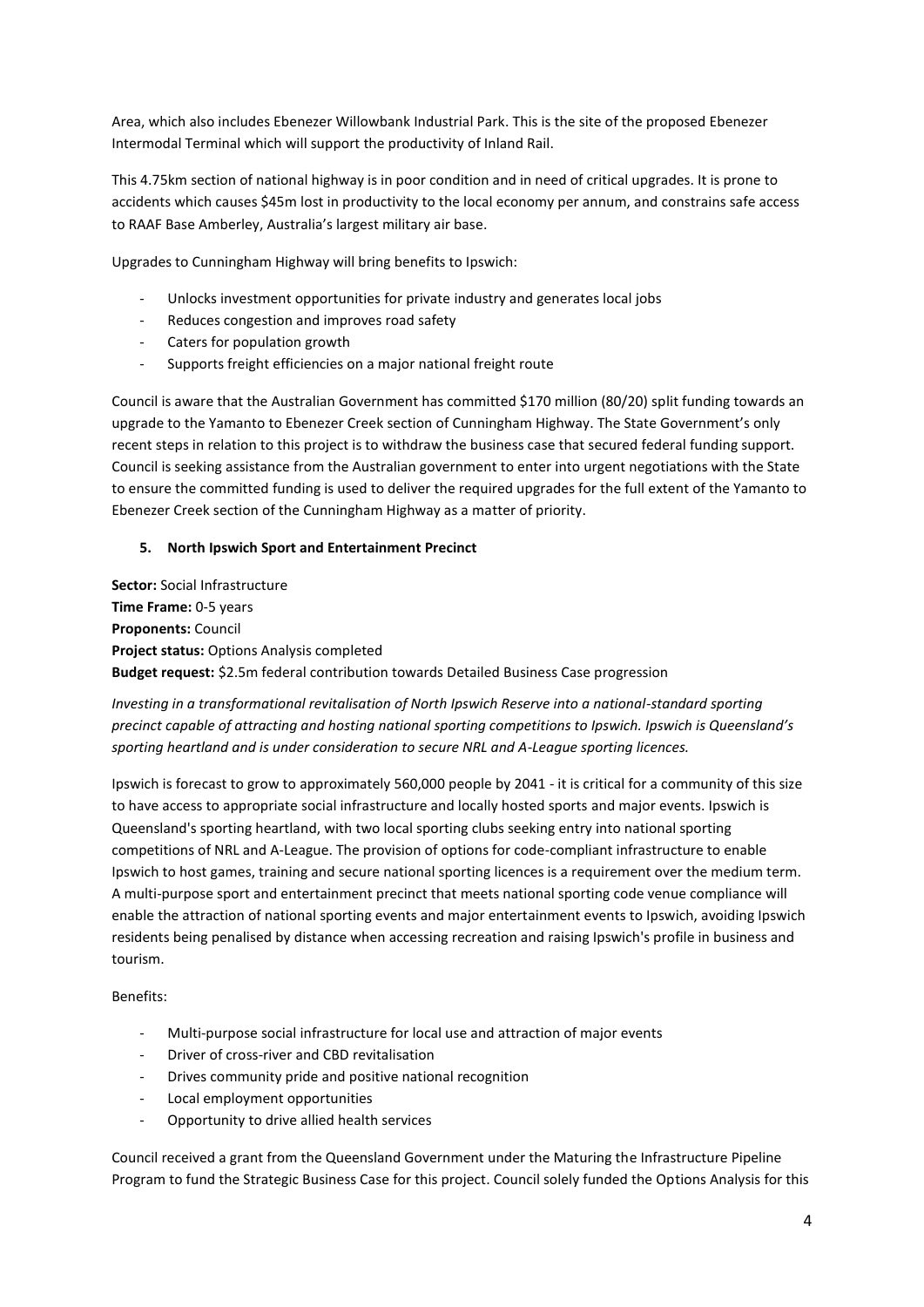project which was delivered in 2020 and confirmed a service need for this project to address the lack of suitable venues to drive local sporting and entertainment content.

### **6. Ripley Valley Catalyst Infrastructure**

**Sector:** Transport Infrastructure **Time Frame:** 0-10 years **Proponents:** Council **Project Status:** Shovel-ready **Project Status:** \$92m in federal assistance to support timely delivery of trunk infrastructure to Ripley PDA

Ripley Valley is a 4,680 hectare Priority Development Area (PDA) scheduled to accommodate 120,000 residents and 50,000 dwellings as a key residential expansion area for South East Queensland. Due to shortfalls in trunk infrastructure funding, there will be infrastructure shortfalls creating misalignment with scheduled population growth, leaving the residential expansion area with congested roads and undeveloped public spaces.

The trunk routes requiring upgrade are low quality rural roads and are operating overcapacity, which will worsen as the Ripley Priority Development Area is developed for residential uses. Open spaces will remain undeveloped, impacting on liveability and health and wellbeing outcomes. Failure to construct or upgrade trunk infrastructure will inhibit planned development and affordable housing objectives. Funding is required to address shortfalls and deliver critical lead trunk infrastructure in the short term (10 years).

PDA catalyst funding provided to Ripley PDA by the Queensland Government was markedly lower (\$45m) than Flagstone PDA, which received \$70m for a development with the same trunk infrastructure costings and similar population and dwelling accommodation.

It is expected that the HomeBuilder Grant will hasten residential land uptake in the Ripley Valley PDA and drive negative impacts cause by the infrastructure shortfall as increased uptake will require trunk infrastructure to be delivered ahead of schedule.

Providing funding support to deliver trunk infrastructure in line with residential development will:

- Support road safety and efficiency outcomes
- Promote accessibility to services including employment, education and health
- Safeguard affordable housing objectives

Council is requesting assistance from the federal government to ensure that trunk infrastructure is delivered to this residential expansion area.

### **7. University of Southern Queensland (USQ) – Tartan Track**

**Sector:** Social Infrastructure **Time Frame:** 0-5 years **Proponents:** Council **Project Status:** Shovel-ready **Budget request:** \$2m federal contribution

*Investing in world-class sporting facilities in support of the providing national-standard education facilities and social infrastructure that supports the health and wellbeing outcomes of both students and residents.* 

Ipswich and USQ suffer from a lack of world-class sporting facilities, which is limiting access to sporting outcomes and participation and is disadvantaging the local community. An upgrade to sporting facilities at USQ will provide an accessible and quality sporting infrastructure that can form the basis of sporting programs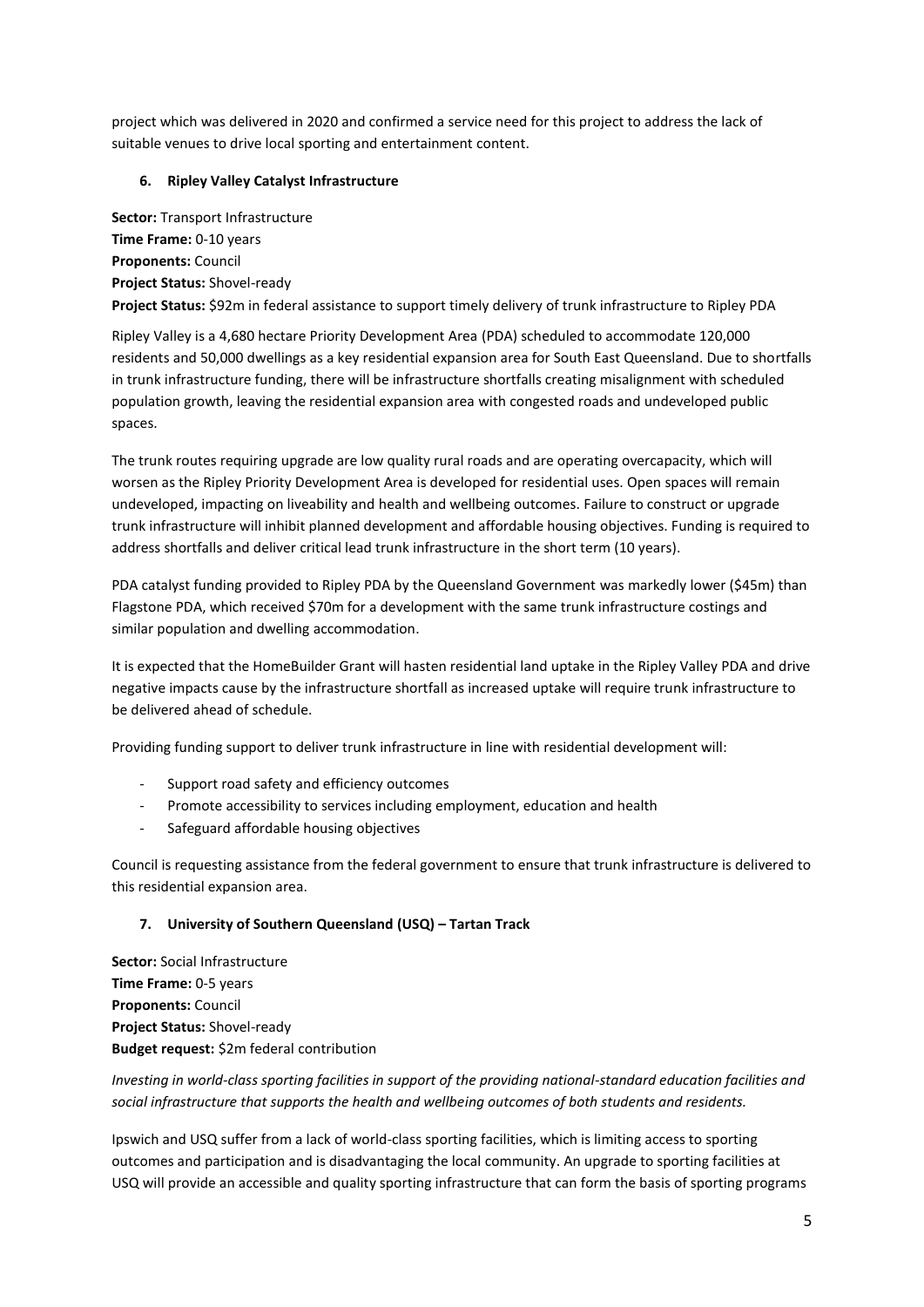for local schools, university sporting students and general sporting participation within the community. This will assist in achieving health and wellbeing outcomes and removes the penalty associated with accessing quality sporting infrastructure for Ipswich residents.

Benefits:

- World class sporting facilities to support the local community
- Health and wellbeing programs
- Sporting programs
- Attraction of students

Council and USQ are seeking a \$2m federal contribution to this project, of which the remaining \$2m will be funded by USQ. This project has also been submitted to the Queensland Government's Activate Program EOI, requesting \$1m in support.

### **8. South East Queensland (SEQ) City Deal**

**Sector:** Infrastructure

**Time Frame:** 0-5 years

**Proponents:** South East Queensland Councils, Queensland Government, Federal Government **Project Status:** Requiring commitment

**Budget request:** Allocation of resources to prioritise and commit to the tri-partite SEQ City Deal

South East Queensland is scheduled to grow by 1.9 million people in the next twenty years, with Ipswich growing at 4.5% per annum to 2036. A tri-partite city deal is required to ensure that infrastructure for the growing region is staged appropriately and synergies identified to maximise investment. In the wake of COVID-19, this will also provide a necessary vehicle for whole-of-region economic recovery. Action is required from the federal government to prioritise and commit to the SEQ City Deal to safeguard our region's liveability and economy during this critical growth and recovery phase.

Benefits:

- Appropriately staged infrastructure with a view to whole-of-region advancement
- 30 minute cities, 45 minute regions to support productivity and liveability
- Direct and indirect employment generated through public and private investment to stimulate the economy
- Business and investor confidence in the SEQ region

Council, alongside the Council of Mayors SEQ, is seeking federal commitment to prioritise and finalise the SEQ City Deal, ensuring that critical infrastructure for Ipswich is incorporated.

### **9. Circular Economy Centre of Excellence – Business Case**

**Sector:** Policy **Time Frame:** 0-5 years **Proponents:** Council **Project Status:** Investigative **Budget request:** \$2m in federal support to progress business case

*Investing in a future-focused, collaborative pathway towards resource recovery and achieving the circular economy will provide a roadmap towards industry development, education and employment opportunities for Ipswich and Queensland.*